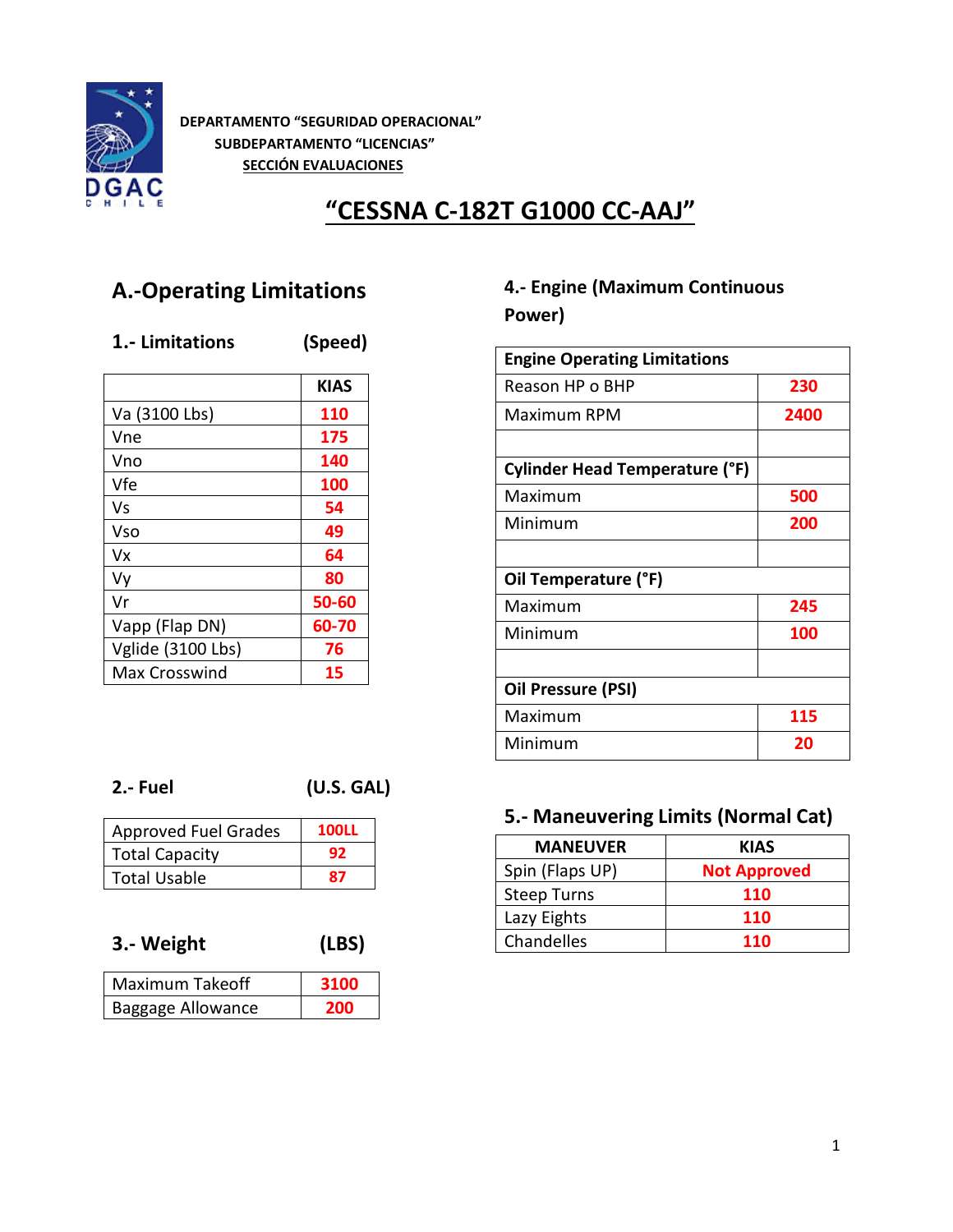## **B.-EMERGENCY PROCEDURES**

#### **1. ENGINE FAILURE DURING TAKEOFF ROLL**

| 1. Throttle Control            | <b>IDLE</b>    |
|--------------------------------|----------------|
| 2. Brakes                      | <b>APPLY</b>   |
| 3. Wing Flaps                  | <b>RETRACT</b> |
| 4. Mixture Control             | <b>IDLE</b>    |
| 5. MAGNETOS Switch             | <b>OFF</b>     |
| 6. STBY BATT Switch            | <b>OFF</b>     |
| 7. MASTER Switch (ALT and BAT) | <b>OFF</b>     |

#### **2. ENGINE FAILURE INMEDIATELY AFTER TAKEOFF**

| 1. Speed                       | <b>75 KIAS Flaps UP</b><br>70 KIAS Flaps 10 - FULL |
|--------------------------------|----------------------------------------------------|
| 2. Mixture Control             | <b>IDLE</b>                                        |
| 3. FUEL SELECTOR Valve         | <b>OFF</b>                                         |
| 4. MAGNETOS Switch             | <b>OFF</b>                                         |
| 5. Wing Flaps                  | <b>AS REQUIRED</b>                                 |
| 6. STBY BATT Switch            | <b>OFF</b>                                         |
| 7. MASTER Switch (ALT and BAT) | <b>OFF</b>                                         |
| 8. Cabin Door                  | <b>UNLATCH</b>                                     |
| 9. Land                        | <b>STRAIGHT AHEAD</b>                              |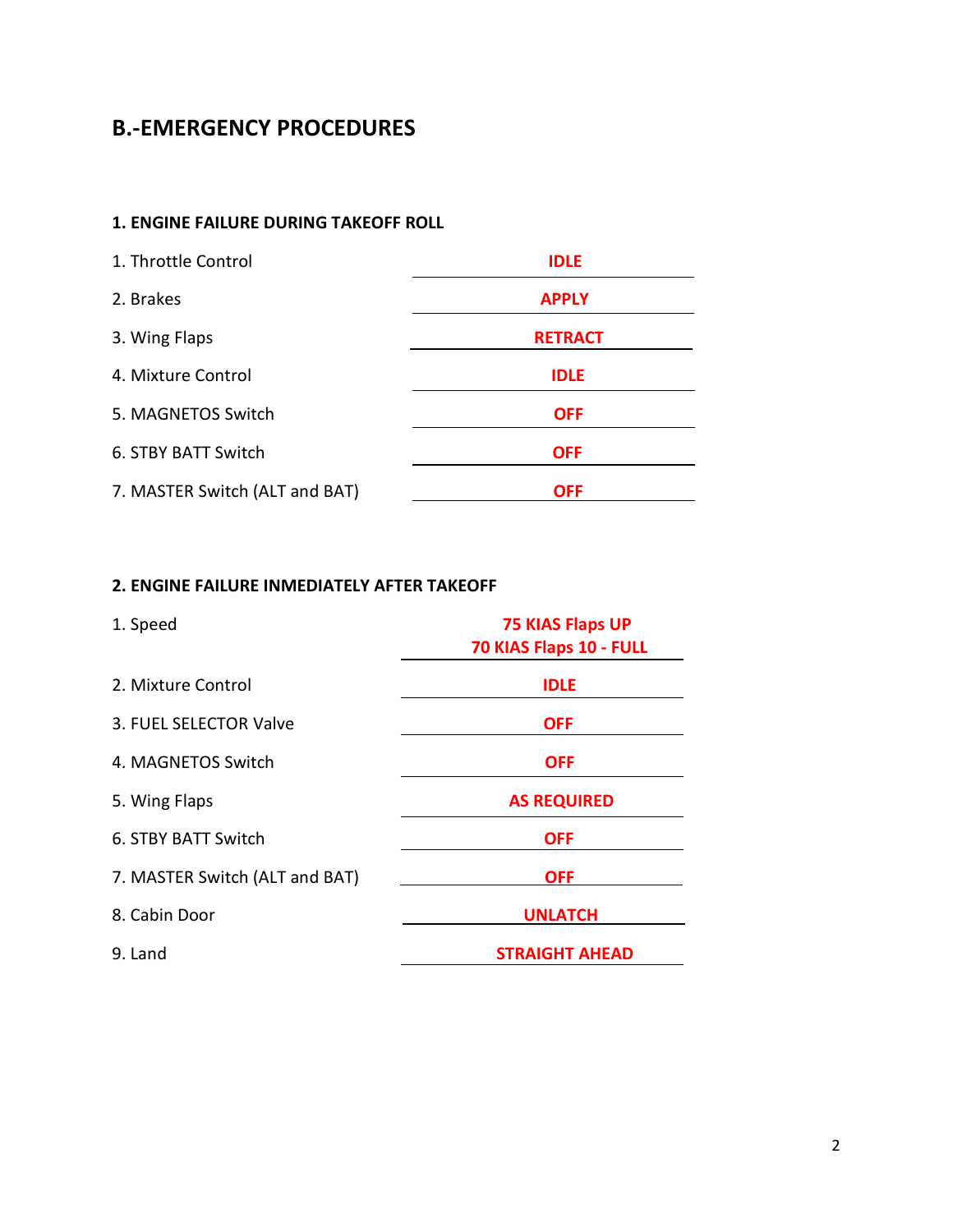#### **3. ENGINE FAILURE DURING FLIGHT (Restart Procedures)**

| 1. Airspeed            | <b>76 KIAS</b>                                 |
|------------------------|------------------------------------------------|
| 2. FUEL SELECTOR Valve | <b>BOTH</b>                                    |
| 3. FUEL PUMP Switch    | <b>ON</b>                                      |
| 4. Mixture Control     | <b>RICH</b>                                    |
| 5. MAGNETOS Switch     | <b>BOTH (or START if propeller is stopped)</b> |

# **4. DURING START ON GROUND** 1. MAGNETOS Switch **START IF ENGINE STARTS:** 2. Power **1800 RPM (for a few minutes)** 3. Engine **SHUTDOWN**

# **IF ENGINE FAILS TO START:**

| 1. Throttle Control            | <b>FULL (push full in)</b> |
|--------------------------------|----------------------------|
| 2. Mixture Control             | <b>IDLE</b>                |
| 3. MAGNETOS Switch             | <b>START</b>               |
| 4. FUEL SELECTOR Valve         | <b>OFF</b>                 |
| 5. FUEL PUMP Switch            | <b>OFF</b>                 |
| 6. MAGNETOS Switch             | <b>OFF</b>                 |
| 7. STBY BATT Switch            | <b>OFF</b>                 |
| 8. MASTER Switch (ALT and BAT) | <b>OFF</b>                 |
| 9. Engine                      | <b>SECURE</b>              |
| 10. Parking Brake              | <b>RELEASE</b>             |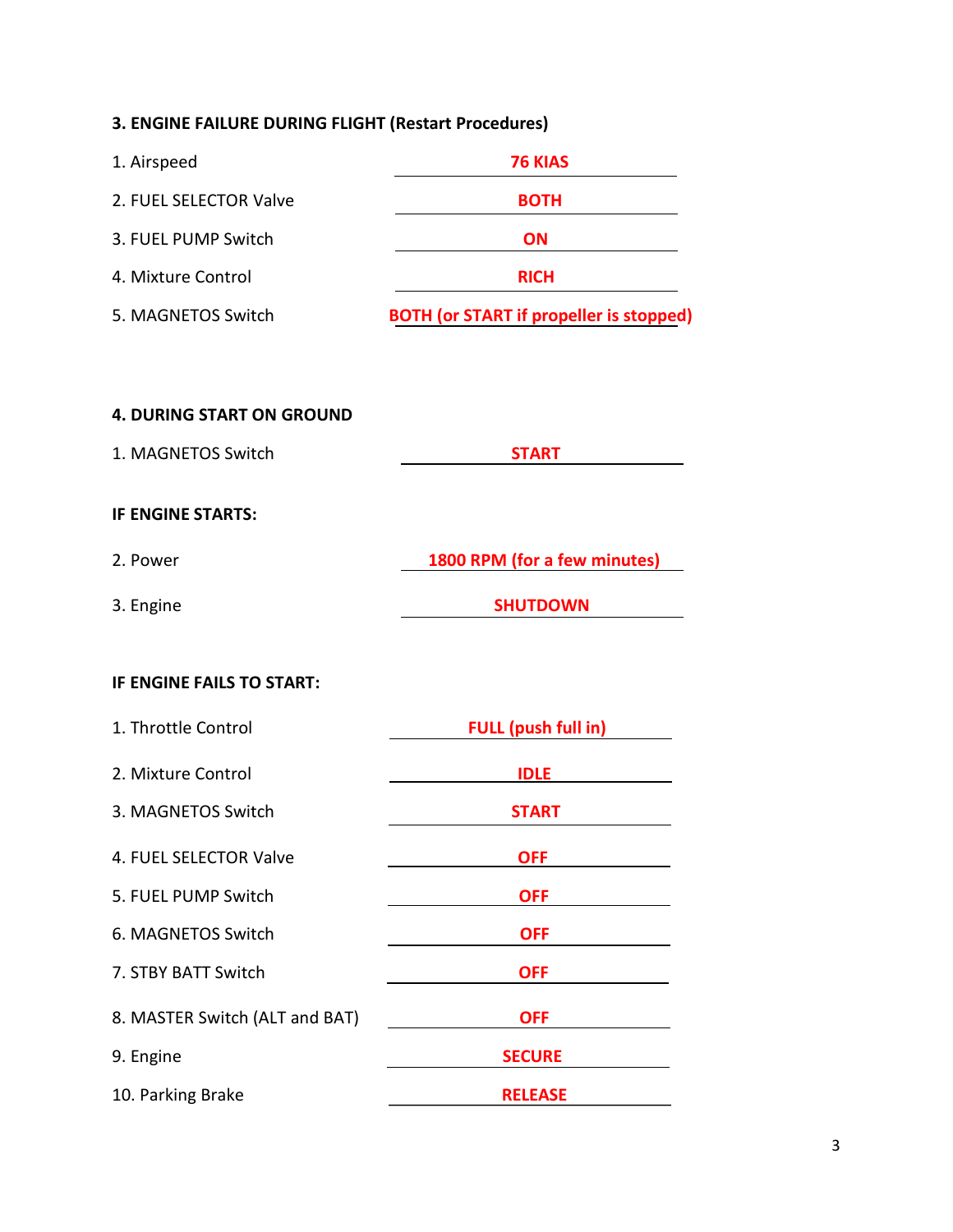| 11. Fire Extinguisher | <b>OBTAIN</b>     |
|-----------------------|-------------------|
| 12. Airplane          | <b>EVACUATE</b>   |
| 13. Fire              | <b>EXTINGUISH</b> |
| 14. Fire Damage       | <b>INSPECT</b>    |

#### **5. ENGINE FIRE IN FLIGHT**

| 1. Mixture Control             | <b>IDLE</b>     |
|--------------------------------|-----------------|
| 2. FUEL SELECTOR Valve         | <b>OFF</b>      |
| 3. FUEL PUMP Switch            | <b>OFF</b>      |
| 4. MASTER Switch (ALT and BAT) | <b>OFF</b>      |
| 5. Cabin Vents                 | <b>OPEN</b>     |
| 6. CABIN HT and CABIN AIR      | <b>OFF</b>      |
| 7. Airspeed                    | <b>100 KIAS</b> |
| 8. Forced Landing              | <b>EXECUTE</b>  |

#### **6. FORCED LANDINGS**

| 1. Pilot and Passenger Seat Backs | <b>MOST UPRIGHT POSITION</b>             |
|-----------------------------------|------------------------------------------|
| 2. Seats and Seat Belts           | <b>SECURE</b>                            |
| 3. Airspeed                       | 75 KIAS - Flaps UP<br>70 KIAS - Flaps DN |
| 4. Mixture Control                | <b>IDLE</b>                              |
| 5. FUEL SELECTOR Valve            | <b>OFF</b>                               |
| 6. MAGNETOS Switch                | <b>OFF</b>                               |
| 7. Wing Flaps                     | <b>AS REQUIRED</b>                       |